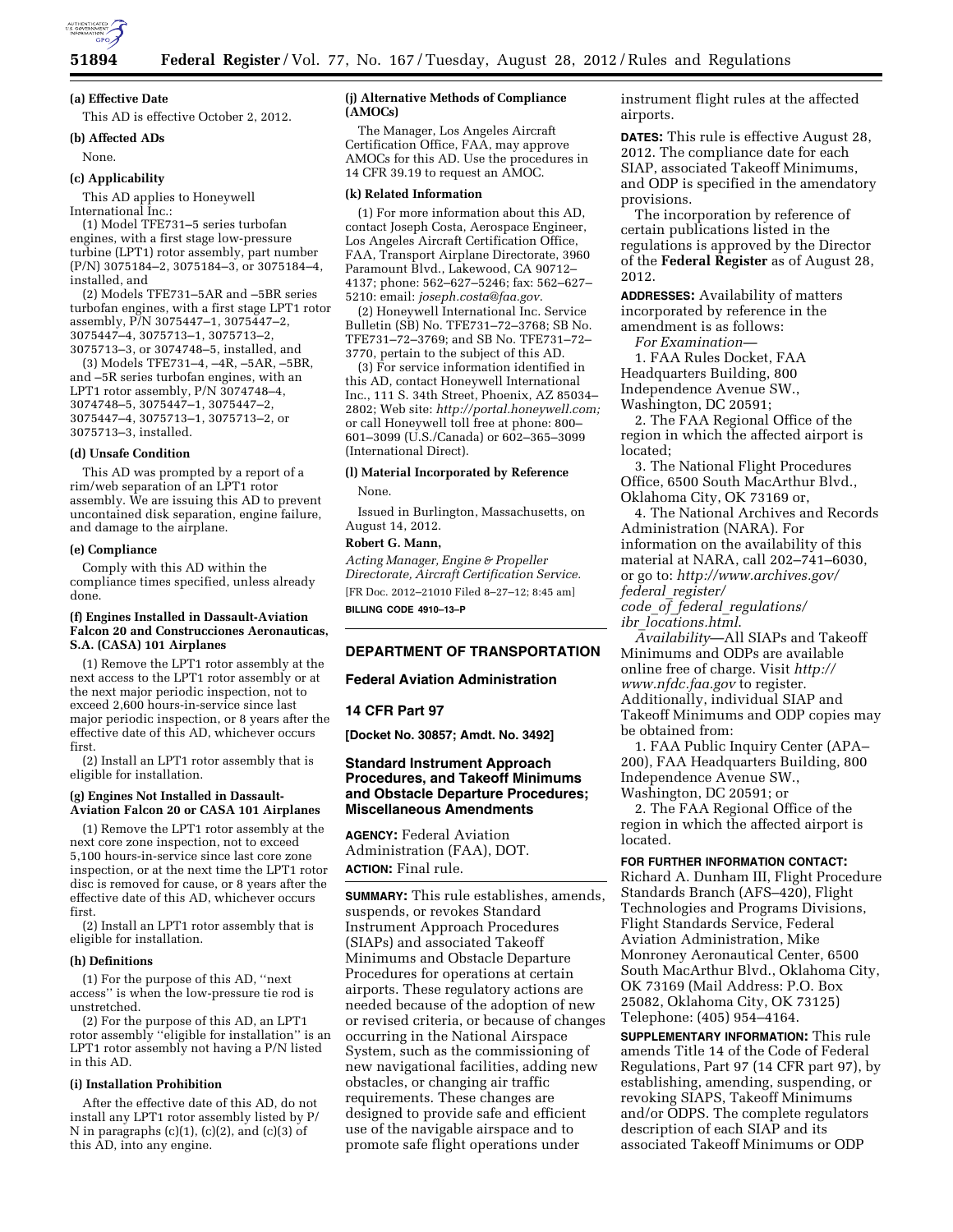for an identified airport is listed on FAA form documents which are incorporated by reference in this amendment under 5 U.S.C. 552(a), 1 CFR part 51, and 14 CFR part 97.20. The applicable FAA Forms are FAA Forms 8260–3, 8260–4, 8260–5, 8260–15A, and 8260–15B when required by an entry on 8260–15A.

The large number of SIAPs, Takeoff Minimums and ODPs, in addition to their complex nature and the need for a special format make publication in the **Federal Register** expensive and impractical. Furthermore, airmen do not use the regulatory text of the SIAPs, Takeoff Minimums or ODPs, but instead refer to their depiction on charts printed by publishers of aeronautical materials. The advantages of incorporation by reference are realized and publication of the complete description of each SIAP, Takeoff Minimums and ODP listed on FAA forms is unnecessary. This amendment provides the affected CFR sections and specifies the types of SIAPs and the effective dates of the, associated Takeoff Minimums and ODPs. This amendment also identifies the airport and its location, the procedure, and the amendment number.

### **The Rule**

This amendment to 14 CFR part 97 is effective upon publication of each separate SIAP, Takeoff Minimums and ODP as contained in the transmittal. Some SIAP and Takeoff Minimums and textual ODP amendments may have been issued previously by the FAA in a Flight Data Center (FDC) Notice to Airmen (NOTAM) as an emergency action of immediate flight safety relating directly to published aeronautical charts. The circumstances which created the need for some SIAP and Takeoff Minimums and ODP amendments may require making them effective in less than 30 days. For the remaining SIAPS and Takeoff Minimums and ODPS, an effective date at least 30 days after publication is provided.

Further, the SIAPs and Takeoff Minimums and ODPS contained in this amendment are based on the criteria contained in the U.S. Standard for Terminal Instrument Procedures (TERPS). In developing these SIAPS and Takeoff Minimums and ODPs, the TERPS criteria were applied to the conditions existing or anticipated at the affected airports. Because of the close and immediate relationship between these SIAPs, Takeoff Minimums and ODPs, and safety in air commerce, I find that notice and public procedures before adopting these SIAPS, Takeoff Minimums and ODPs are impracticable and contrary to the public interest and,

where applicable, that good cause exists for making some SIAPs effective in less than 30 days.

# **Conclusion**

The FAA has determined that this regulation only involves an established body of technical regulations for which frequent and routine amendments are necessary to keep them operationally current. It, therefore—(1) is not a ''significant regulatory action'' under Executive Order 12866; (2) is not a ''significant rule'' under DOT Regulatory Policies and Procedures (44 FR 11034; February 26,1979); and (3) does not warrant preparation of a regulatory evaluation as the anticipated impact is so minimal. For the same reason, the FAA certifies that this amendment will not have a significant economic impact on a substantial number of small entities under the criteria of the Regulatory Flexibility Act.

# **List of Subjects in 14 CFR Part 97**

Air traffic control, Airports, Incorporation by reference, and Navigation (air).

Issued in Washington, DC, on August 17, 2012.

# **Ray Towles,**

*Deputy Director, Flight Standards Service.* 

# **Adoption of the Amendment**

Accordingly, pursuant to the authority delegated to me, Title 14, Code of Federal Regulations, Part 97 (14 CFR part 97) is amended by establishing, amending, suspending, or revoking Standard Instrument Approach Procedures and/or Takeoff Minimums and/or Obstacle Departure Procedures effective at 0902 UTC on the dates specified, as follows:

# **PART 97—STANDARD INSTRUMENT APPROACH PROCEDURES**

■ 1. The authority citation for part 97 continues to read as follows:

**Authority:** 49 U.S.C. 106(g), 40103, 40106, 40113, 40114, 40120, 44502, 44514, 44701, 44719, 44721–44722.

■ 2. Part 97 is amended to read as follows:

### *Effective 20 September 2012*

- Cold Bay, AK, Cold Bay, ILS OR LOC/ DME RWY 15, Amdt 18
- Cold Bay, AK, Cold Bay, LOC/DME BC RWY 33, Amdt 10
- Fairbanks, AK, Fairbanks Intl, ILS OR LOC RWY 20R, ILS RWY 20R (SA CAT I), ILS RWY 20R (SA CAT II), Amdt 24
- Fairbanks, AK, Fairbanks Intl, RNAV (GPS) Y RWY 2L, Orig-B
- Fairbanks, AK, Fairbanks Intl, RNAV (GPS) Y RWY 20R, Amdt 1
- Fairbanks, AK, Fairbanks Intl, RNAV (RNP) Z RWY 2L, Orig
- Fairbanks, AK, Fairbanks Intl, RNAV (RNP) Z RWY 20R, Orig
- Riverside, CA, Riverside Muni, ILS OR LOC RWY 9, Amdt 8
- Riverside, CA, Riverside Muni, RNAV (GPS) RWY 9, Amdt 2
- Riverside, CA, Riverside Muni, Takeoff Minimums and Obstacle DP, Amdt 10 Riverside, CA, Riverside Muni, VOR
- RWY 9, Amdt 1
- Sterling, CO, Sterling Muni, GPS RWY 33, Orig, CANCELED
- Sterling, CO, Sterling Muni, NDB RWY 33, Amdt 3
- Sterling, CO, Sterling Muni, RNAV (GPS) RWY 15, Orig
- Sterling, CO, Sterling Muni, RNAV (GPS) RWY 33, Orig
- Sterling, CO, Sterling Muni, Takeoff Minimums and Obstacle DP, Amdt 1
- Apopka, FL, Orlando Apopka, RNAV (GPS)-A, Orig
- Apopka, FL, Orlando Apopka, RNAV (GPS)-B, Orig
- Apopka, FL, Orlando Apopka, Takeoff Minimums and Obstacle DP, Orig
- Okeechobee, FL, Okeechobee County, RNAV (GPS) RWY 5, Amdt 1A
- Okeechobee, FL, Okeechobee County, RNAV (GPS) RWY 14, Amdt 1
- Okeechobee, FL, Okeechobee County, RNAV (GPS) RWY 23, Amdt 2
- Okeechobee, FL, Okeechobee County, RNAV (GPS) RWY 32, Orig-B
- Williamsburg, KY, Williamsburg-Whitley County, LOC/DME RWY 20, Orig
- Williamsburg, KY, Williamsburg-Whitley County, RNAV (GPS) RWY 2, Amdt 2
- Williamsburg, KY, Williamsburg-Whitley County, RNAV (GPS) RWY 20, Amdt 1
- Williamsburg, KY, Williamsburg-Whitley County, Takeoff Minimums and Obstacle DP, Amdt 1
- Williamsburg, KY, Williamsburg-Whitley County, VOR/DME RWY 20, Orig-A
- Baton Rouge, LA, Baton Rouge Metropolitan, Ryan Field, ILS OR LOC RWY 22R, Amdt 11
- Baton Rouge, LA, Baton Rouge Metropolitan, Ryan Field, RNAV (GPS) RWY 4L, Amdt 2
- Baton Rouge, LA, Baton Rouge Metropolitan, Ryan Field, RNAV (GPS) RWY 22R, Amdt 2
- Bedford, MA, Laurence G Hanscom FLD, ILS OR LOC RWY 11, Amdt 26
- Bedford, MA, Laurence G Hanscom FLD, ILS OR LOC RWY 29, Amdt 7
- Bedford, MA, Laurence G Hanscom FLD, NDB RWY 29, Amdt 8
- Bedford, MA, Laurence G Hanscom FLD, RNAV (GPS) RWY 23, Orig-A